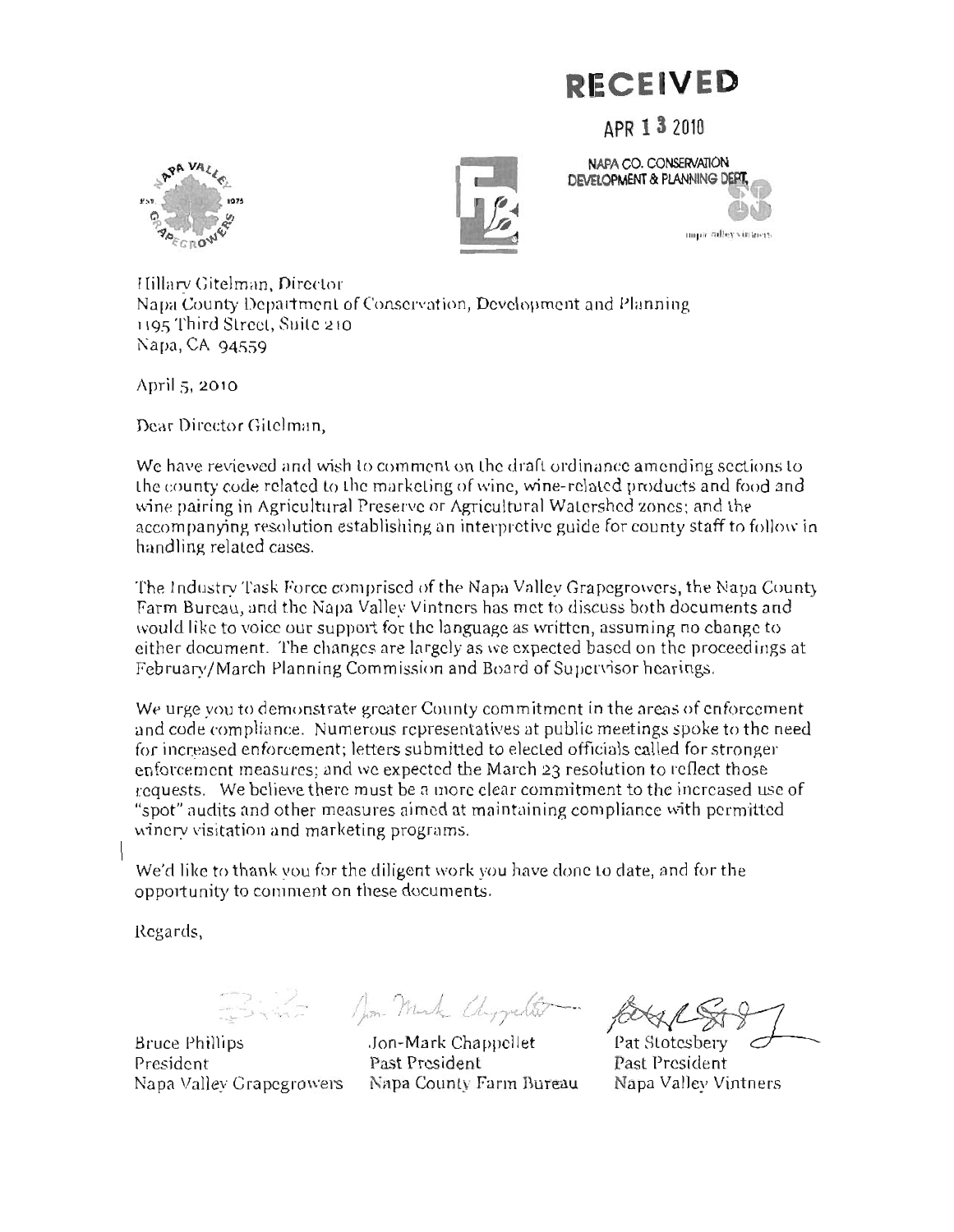RECEIVED APR 1 3 2010 NAPA CO, CONSERVATION<br>ELOPMENT & PLANNINATION DEVELOPMENT & PLANNING DEPT.

April 12, 2010

Ms. Hillary Gitelman, Director Napa County Planning Commission 1195 Third Street Napa, California 94559

Dear Ms. Gitelman:

a copy of the draft ordinance and draft resolution of the WDO from Jenne Hohn. I have been n. I have been<br>visors at their<br>ir events out of received<br> $\frac{1}{2}$ e<br>ne<br>it urs. to the WDO. I spoke of the impact of taking our event<br>of tax revenue and loss of business for local entreprer<br>anned to be a far can from discussions. I heard at the l process for some time now and was honored to speak to the Board of Supervaber regarding proposed changes to the WDO. I spoke of the impact of taking our cluding the loss of large amounts of tax revenue and loss of business m of the WDO from Jenne Ho<br>o speak to the Board of Supe<br>poke of the impact of taking o nı<br>ol<br>1 ห<br>tc<br>ภัก re:<br>מת<br>ev ih<br>e<br>x dır<br>vaitl<br>ta choice and<br>ges to<br>nts c n october regarding proposed changes to<br>hty including the loss of large amounts o ceived a copy of the draft ord<br>in the process for some time<br>n October regarding propose the of<br>s 1<br>th ve<br>th<br>.:

the draft legislation & resolution it seemed to be a far cry from discussions I heard at the March 2<br>nd the information the Board of Supervisors put forward which seemed to indicate that they were<br>oving toward loosening th I heard at the March 2<br>indicate that they were<br>ther restricting winery<br>nd excitement for what of thow I left that meeting with a sense of hope and excitement for what<br>immon ground for organizations regarding what has been a very heated<br>noving the stringent event examples as outlined in the most recent draft the draft legislation & resolution it seemed to be a far cry from discussions I heard at the March<br>nd the information the Board of Supervisors put forward which seemed to indicate that they we rce instead of tightening and further restricting w!<br>meeting with a sense of hope and excitement for<br>pr organizations regarding what has been a very he re<br>e:<br>e: torward which<br>istead of tighte<br>ing with a sens ra<br>S .<br>Tro<br>eh ld<br>P<br>it rc<br>ar<br>itie<br>itie nd the information the Board of Supervisors pl<br>oving toward loosening the current ordinance<br>on marketing of wine. I know I left that mee or<br>¦e ef<br>rc<br>ac ward loosening the currer<br>keting of wine. I know I<br>d stens towards common clients. iarketing of wi<br>ood steps towa<br>llev. sood<br>alley. lra<br>ne<br>na in<br>be<br>rv de<br>d<br>du

dring what has been a very headed<br>soutlined in the most recent draft<br>cople who are currently employed d<br>e<br>o towing the stringent event examples as outlined in the most recent ora<br>at I believe strongly they will cause people who are currently employer<br>construction is lose their is by at an even greater with then what we a ents to lose their jobs at an even greater rate than what we a<br>e jobs & opportunities and the current proposal does not seem<br>. am<br>it )S<br>!ከ<br>ነ<del>ቦ</del> te<br>Si s outlined in<br>eople who ar<br>en greater ra<br>current prop c<br>p: It is to lose their jobs at an experience part of the set of the set of the set of the set of the set of the set of the set of the set of the set of the set of the set of the set of the set of the set of the set of the set us<br>ar<br>d m  $\frac{1}{2}$  the stringent events are the stringen term of the set of  $\frac{1}{2}$ that I be<br>, departm to creat as<br>.. or<br>ji <sup>,</sup> hospitality & marketin<br>xperiencing. Our hope **v**<br>hose opportunities. e<br>rid<br>1le cale<br>International<br>International ey are so r<mark>es</mark> perfending. Or<br>10se opportunit sur vaney.<br>ke to plead t<br>n. Thev are s itality<br>Incine in<br>in<br>io ce<br>Ch<br>Pri

duing renears at unifiers,<br>bo market their wine and x<br>a<br>it  $\frac{1}{\sqrt{2}}$  $dim$ e dinne y<br>es<br>10 the state and farmer of a minimized with shows the complete the state of the state of the state of the state of the state of the state of the state of the state of the state of the state of the state of the state of the st s of the wine<br>I allow winer choose not to<br>they wish e<mark>v</mark> n<br>N<br>O edding rehea<br>that market th related to an educational aspect to develop customers and potential customers of er<br>ke i<br>an<br>en If you are part of the approved winery marketing plan" would<br>y wish to host these events. I believe that a large number of wineries will<br>life celebrations but given the option, they then can market their wines a<br>ll handful method is all the which is all the which y stating which we have a spectrum of the which y stating plan."<br>More of Napa Valley and are part of the approved winery marketing plan." we<br>their they wish to bost these events. I us<br>n″<br>W stringent to say that "life celebrations including wedding"<br>In parties or similar events are only allowed as part of the winery's<br>In related to an educational aspect to develop customers and poter an market<br>pached by e wording to say that "life celebrations including weddenties or similar events are only allowed as part of the winer<br>ted to an educational aspect to develop customers and po<br>of Napa Valley and are part of the approved win e<br>a<br>nu<br>can in<br>ar<br>st to if they wish to host these events. I believe than than the option, than the option, the a small handful of these events each vear. s<br>or<br>on other life celebrations but given tr<br>Small handful of these events eacl a<br>ut<br>d p<br>r<br>r if tl<br>oth th<br>P<br>ela

its in the country, I am often approached by wineries who wish to have hie<br>ts. These wineries have no other direct access to these couples and guests,<br>turrent WDO has created. I: however, am often tied to suggesting wines enoke hold the current wix has created. I; however, am oten tied to suggesting whiles from<br>the couple is getting married...more often than not that is in Sonoma County. I will not<br>the reading this letter to explain the dol it I can tell you in<br>quarantee that our<br>leadowood. The<mark>y</mark> be holed up in a ballroom at the Westin, Ritz Carlton, St. Regis or Meadowood. They<br>e in any city in the world. They don't come here to be married in a church, host their<br>Ilroom or celebrate at a restaurant. They can do th ' spena<br>' see couples and gues<br>suggesting wines from<br>the County. I will no where the couple is getting married...more often than not that is in Sonoma County. I will number of wine purchase<br>time reading this letter to explain the dollars and cents behind the amount of wine purchase<br>also have and r<br>Ch<br>De: ries who wish to h<br>these couples and<br>I to suggesting win nd<br>in<br>l and cents behind the amount of wine purple have joined at my events. But I can tell<br>ple have joined at my events. But I can tell he<br>Vh el<br>חות<br>-<br>he been doing events in Napa & Sonoma Valleys it has been significant. I can guara<br>want to be holed up in a ballroom at the Westin, Ritz Carlton, St. Regis or Meadd<br>perience in any city in the world. They don't come here t at onar<br>town<br>te? the very recent the very recent experience.<br>It is unique experience it my events. B<br>gnificant I can r<br>1 a<br>ier<br>ier e<br>i d<br>exc want to be holed up in a ballroom at the Westin, Ritz Carlton, St. Reg<br>xperience in any city in the world. They don't come here to be marrie<br>t in a ballroom, or celebrate at a restaurant. They can do that in their ft<br>t<br>id im orten approached<br>ave no other direct a<br>ted. I; however, am o ns ven<br>e joined<br>itz Carl an d<br>gue ur<br>Pr year.<br>y, I am ofter<br>ies have no<br>: created. I; I es<br>n'<br>... etter to explain the dollar<br>mumber of wine clubs pe market mand the number of wine clubs per<br>want to be holed up in a ballroom at the V<br>want to be holed up in a ballroom at the V<br>mariange in agreeding the world. They de with the dambon, or celebrate at a residential<br>avel to a destination when you're not going to ol<br>a<br>h io<br>I ic<br>Li<br>Li nl<br>le i<br>In<br>L have diot these<br>blanners free<br>clients. access s<br>di<br>cs the top event plann<br>eir wine to my clier oke hold the ding this<br>me and th<br>n doing ev id<br>nd<br>nu na<br>. <sub>–</sub>..\_.<br>/ent io<br>e i<br>ad to<br>en<br>d nan<br>Cop e<br>vine nt<br>er:<br>p:a to i wii<br>he cl رم ون<br>f the al<br>|<br>|<br>|<br>| t ne<br>תּו ur<br>d,<br>p, i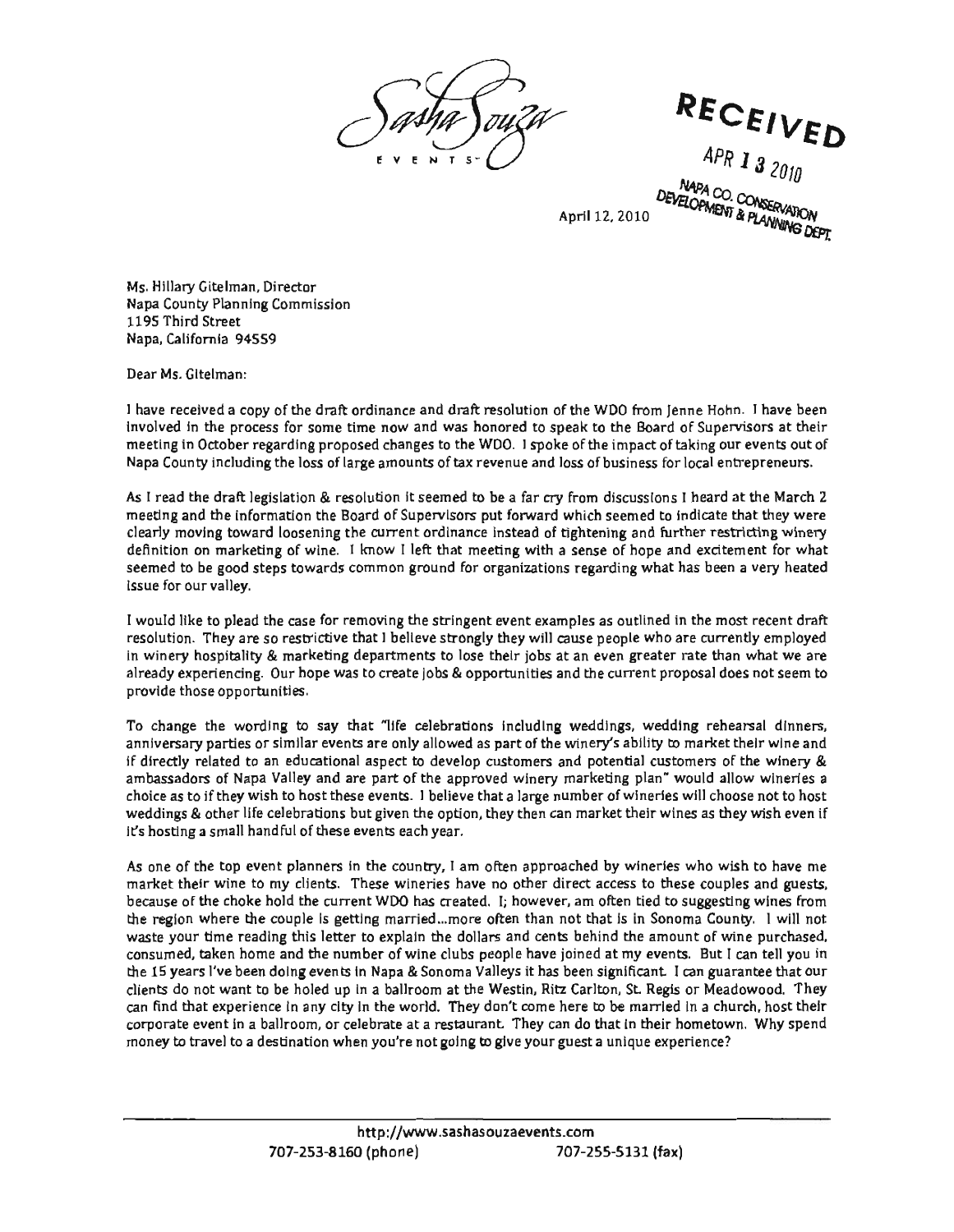This begs to ask the question, "Would you spend your time & money to travel to Burgundy, France if you stayed at the Sheraton and spent your days in a meeting room? And what if they hosted all the meeting events at a ballroom or prefunction space?"

Most would send their regrets as unable to attend since they would not get to experience all the area has to offer when they are there. Why travel so far when they may only get a half a day to experience the true beauty of the area? That is exactly what our clients believe. They feel this is one of the most beautiful places on earth and not experiencing it is reason enough to stay away.

With regard to the business meetings and corporate events, it is easy to create a winecentric experience around the event. Why does it matter if the CEO discusses that they earned \$1.2 billion that year in sales? They will be celebrating with food & wine, two things we are known for in this valley. Does it matter that the winery is using their space to host a fundraiser for Make a Wish Foundation or American Cancer Society? They are consuming wine, enjoying a tour of the winery and also taking home a great EXPERIENCE.

iw the Napa Valley Destination Council was established to assist & garner midweek business. This will<br>Stem the car-amts attacked As Latated above they will maps the likely not get that business to some nci was established to assist & garner midweek business. This will<br>stated above they will more than likely not get that business to come<br>the corporations of the world that include something other than a<br>siness will always cannot offer experiences to the corporations of the world that include something other than a<br>m. Further, the weekend business will always be social in nature – the celebrations of life create<br>ce for the guests. Even if y not come if they<br>of Napa Valley is cnow the Napa Valley Destination Council was established to assist & garner midweek business. This w<br>me from the corporate attendees. As I stated above they will more than likely not get that business to con<br>re if they can r<br>fe<br>V experience<br>Prefi<br>Prefi g<br>s<br>Na Fire and detectation<br>Fires, they would n<br>the actual flavor of com<br>coordination<br>w 11<br>Di<br>10 the rulet, the weekend business will always be social in hacure – the<br>ce for the guests. Even if you were to allow weddings at wineries, the<br>ed from Eriday, Saturday and Sunday events. To deny neonle the acti y<br>r<br>s,<br>a ga<br>| l<br>|have do and what alleges at which and family saddled and family saddled and family saddled and family saddled a<br>from Mandian family saddled and family saddled and family saddled and the same of a state of an amount of the enco<br>C w:<br>of<br>Pe<br>T re<br>th<br>io sincted now Friday, saturday and<br>bing to build the Napa Valley brand n<br>S.<br>en<br>en . Even<br>Saturda ome trom the corporate attend<br>ere if they cannot offer exper<br>otel ballroom. Further, the we<br>se overgings for the guests experience for the gu<br>arestricted from Frid<br>pelping to build the N re<br>rt<br>pn ed<br>D<br>D th<br>all<br>:Si er<br>ot

Valley offer Further, the the the catering, entities me no do still or send or we and goal the Destination rdinances, and shuttle<br>als in this industry do ay. What I do not understand is the argument that there will be many drunk people at these events.<br>Iey encourages winery tastings to car loads of people, let them drink all day and tell them they should<br>onsible but still p established .<br>el u<br>Ve<br>an<br>ay cation of the celebration without incident. It's what professionals in this industry d<br>ot understand is the argument that there will be many drunk people at these event:<br>winery tastings to car loads of people, let them dri its valley encourages winery tastings to car loads or people, let thein drink all day and tell them they shoul<br>responsible but still put them in their cars on our valley roads. The wineries do it day after day from 1<br>n. to appointment. That seems much more irresponsible for the valley & the dings ever could be. But yet, we encourage people to come here, drink up eir merry way all the while telling them that we don't want them to brin n<br>nt<br>o ents what is and is not permitted by the winery, estate or of<br>the beauty of the area, enforce the noise ordinances, and shi<br>ation without incident. It's what professionals in this industry<br>e argument that there will be man cho<br>D<br>nk the guests of the guests to the hotels  $\&$  restaurants it makes companies that deal with pordination, catering, event rentals, event décor, lighting and many other categories as unnece and execuse these entities often hav n<br>ie<br>Ol d<br>us<br>a  $\ddot{a}$ estaurants will do everything for the<br>what I do, I make sure that the rule<br>i not permitted by the winery, est events. The wineries do it day after<br>The wineries do it day after<br>encourage people to come he bus<br>bus<br>at out of business. I take great pride in what I do, I make sure that<br>issue telling my clients what is and is not permitted by the wing<br>ing I can to protect the beauty of the area, enforce the noise or e<br>D<br>I'l atering, event rentals, event décor, lighting and many other cate<br>entities often have everything you need built in to the property these e<br>ed or hired by potential clients. The hotels & restaurants will do every<br>like me ou ndred weddings ever could be. But yet, we encourage people<br>:hem on their merry way all the while telling them that we do<br>oworkers here. have over young you need built in to the property these<br>or hired by potential clients. The hotels & restaurants will do eve everything<br>everything<br>everything b<br>bus<br>d have no issue tening my chemis what is and is not permitted below. ak<br>an ce<br>celebration<br>celebration e<br>L th<br>alt<br>pt t)<br>ls<br>uc --<br>et<br>La of valley Todi<br>hat seems m or hired by potential clients. The hotels &<br>se me out of business. I take great pride in<br>e no issue telling my clients what is and i<br>erything I can to protect the beauty of the an<br>ft<br>na<br>op s<br>W es<br>lig<br>b  $rac{c}{n}$ e<br>av<br>hi onsible but still put them in their<br>4 p.m. with or without an appoin wed and nave no issue telling my<br>ion – I do everything I can to pro<br>ts to & from the location of the ce t<br>të e) ds<br>themselves<br>st n<br>an<br>ec<br>fl n. to 4 p.m. with or wi<br>sidents than a few hund<br>ve a picnic and send th iests to & from the lo<br>very day. What I do r<br>his valley encourages ve a picnic and send<br>elr friends, family or<br>lead<sup>s it</sup> and that wi sidents than a rew<br>ve a picnic and se ping to bui<br>neling all<br>iation. cat to purpeople<br>Illowed and have<br>cation – I do ev e<br>di<br>di ecause t<br>e recom<br>us nut i industries<br>Industries<br>Industries res<sub>)</sub><br>n. to

ment mat we don't want them to oring<br>ns. The hospitality and events industry<br>ate for a living. We are fair and would % ving. We are fair and would<br>
ces were not heard by our<br>
te fear and are unwilling to<br>
rested in what the neonle of g to<br>e of r discussions. The hospitality and events indu<br>and negotiate for a living. We are fair and we<br>caridont that our voices were not board by mer in the process. It has become evident that our voices were not heard by<br>ms that the special interest groups, who continue to create fear and are unwillin<br>ofses for themselves in a Democratic society, are not interested process. It has become evident that our voices were not heard by<br>impercial interest groups, who continue to create fear and are unwillinemselves in a Democratic society, are not interested in what the peoplemselves in a De companies<br>Companies<br>Companies re<br>T<br>Se  $\ddot{\phantom{1}}$ ate f<br>nat o<br>nue t i<mark>scus</mark><br>d ne y ousiness people who have a lot to offer and ne<br>t partner in the process. It has become evider<br>o seems that the special interest groups, who co drum<br>drum<br>drum reat at the table for<br>o have a lot to offer a<br>ess. It has become e w<br>c irre<br>ha<br>iri enco<br>Po<br>O ai<br>a\<br>. event society, chosen makes the chosen makes the chosen materials. iv<br>e<br>P so seems that the :<br>ike choices for the<br> .<br>fa ai<br>Y eir menus, iami<br>Iso find it sad t<mark>h</mark> made a greater<br>made a greater<br>others to m struggling.<br>Struggling<br>Struggling. do<br>nt<br>ch fr<br>d  $\frac{1}{n}$ rm<br>avi<br>la:

superior to a<br>superior to a aise my ramily. Inapa is where I have chosen to call home. I think it is superior to a<br>I is to protect the valley in ways that make sense for the people who live here. Th<br>/DO as currently written does not make sense to any tv: Some where I live and raise my rainity. Napa is where I have chosen to call home. I think it is superior the are are are are are are and my goal is to protect the valley in ways that make sense for the people who live here io<br>:r:<br>[ t r resolution to the WDO as currently written does not make sense to anybody other than the pe<br>ot need the proposed changes to the WDO to help them survive. Everybody will be affected and<br>il be an immediate and difficult bl categories<br>categories<br>categories entrepre<br>Anti<br>Si e<br>thi<br>nd h<br>. the estate and difficult blow to many who are already struggling<br>here, foundationally the heard the custom with the desired ord<br>NS<br>Ordina<br>Ordinance professionals<br>Professionals<br>Professionals e I h<mark>ave ch</mark> er<br>w pa<br>val living. e where I live and raise my faming<br>the the down and the stop of the down and we do  $\epsilon$  and  $\ln m$ is valley<br>ove wh re<br>St<br>76 n<br>vi

t an eady stragging<br>ain with the downturn in the economy. At the rate it<br>e downturn and send us down the slippery slope we going, shutting out entire industries, this will hasten the downturn and send us down the slippery slope we<br>e already perched upon. Napa Valley already has a lot of bad PR regarding weddings and wineries. I think y slope<br>i<mark>es. 1 t</mark>ł im with the downturn in the economy. /<br>e downturn and send us down the slippe<br>of bad PR regarding weddings and wine e<br>w<br>ng never y will not be able to sus<br>istries, this will hasten th a County will not be<br>tire industries, this w<br>n. Napa Valley alrea liate an<br>at Napa icerned th concerned th<br>ing, shutting<br>lready perch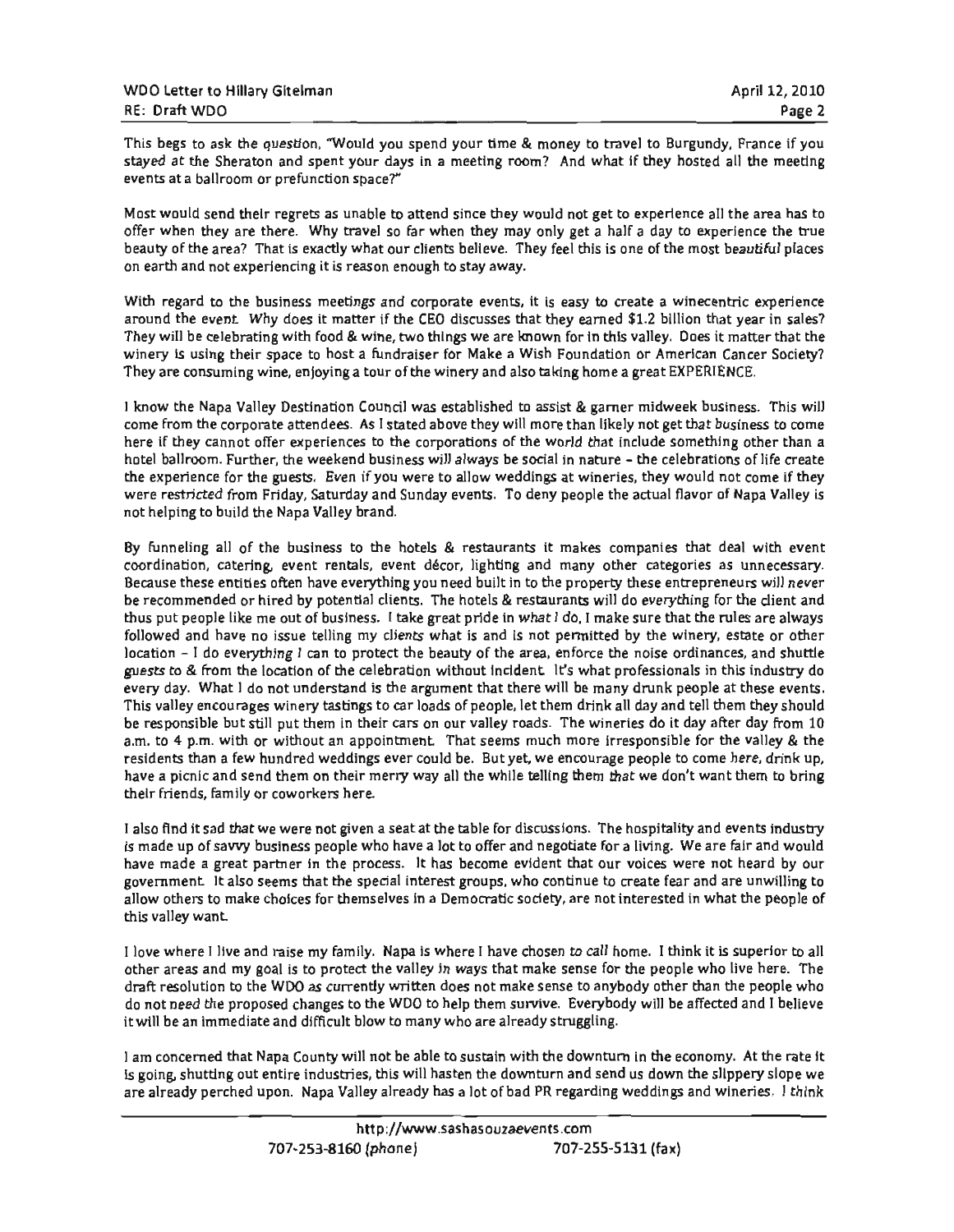| WDO Letter to Hillary Gitelman | April 12, 2010 |
|--------------------------------|----------------|
| <b>RE: Draft WDO</b>           | Page 3         |

that by disallowing wineries the ability to choose how they are able to market themselves to a large audience it is going to guarantee that only the larger wineries owned by mass brands & individual wine growers with the most land will control Napa Valley. The smaller winery owner, grape grower, wine grower and wine makers will find other, more fertile grounds, to grow their vines and become profitable. I fear that our reputation has been tarnished and we are now seen as a stuck up, snobby, overly-restricted Totalitarian government - exactly the reputation that the French had before the 1976 tasting that put Napa Valley on the global map as THE wine region. We were a group of passionate people who root for the little guy.

I hope you will see my letter to you for what it is: as a plea to please reconsider the draft resolution. I believe strongly in creating relationships and love where I have lived for 11 years. I may not have been born here but I call Napa Valley home, am a 4<sup>th</sup> generation Californian and have children born in this valley. Thank you for taking the time to read my letter to you about the draft changes being presented.

Please feel free to contact me at 707-253-8160 or 707-332-4083 to discuss if you have any questions, I would love to talk to you at your convenience.

Take care.

//via email//

Sasha V. Souza, mbc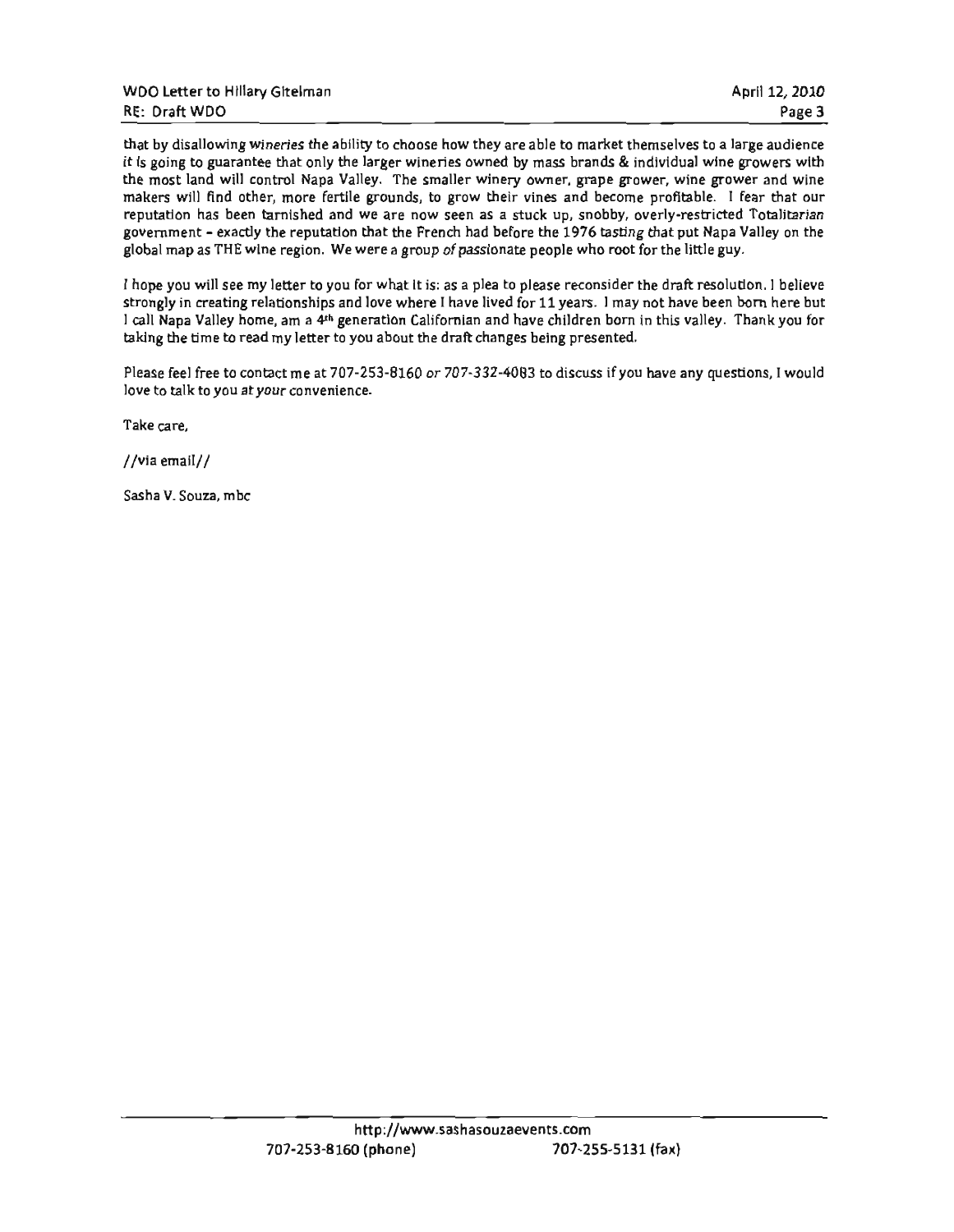

April 12, 2010

RECEIVED

APR 1 2 2010

.<br>NAPA CO, CONSERVATION<br>VELOPMENT & DI ANTITON DEVELOPMENT & PLANNING DEPT.

Dear Hillary:

1195 Third Street

Hillary Gitelman, Director

Napa, California 94559

Napa County Planning Commission

9. Thank you also, thus far. I would like to extend my input to those<br> $\frac{1}{2}$  $\frac{1}{2}$  $\frac{1}{\hbar}$ rc<br><sub>xt</sub> :<br>d s<br>suggested<br>on to the to the to the to the top of the top of the top of the top of the top of the top of the top of the to<br>on the top of the top of the top of the top of the top of the top of the top of the top of the top s<br>t permitted are the draft or dinance and draft is ss lra<br>oc ig me the draft ordinance and<br>ou have committed to this pi<br>lar the draft resolution na<br>t ular, the draft resolutio de<br>develop<br>de

 $\sum_{n=1}^{\infty}$ eeting on Tuesday, March 2, that the Board was in<br>ten it. The draft ordinance states, "Marketing of w<br>o the education and development of customers and nts directly related to the education and development of customers and<br>vents are clearly incidental, related and subordinate to the primary use  $\mu$  resolution, ank yo<br>nput to<br>was in<br>ers and<br>ary use<br>of the time you have to the to the to the to those documents,<br>note documents, in particular, in particular, the dramate<br>particular, in particular, the dramate<br>solution.<br>tiple wind the n<br>Bc<br>arl the language of the WDO, not tighten it. The draft ordinance states, "Measurement is also the WDO, not tighten it. of o<br>dra<br>dra events Martial customers provided such that the provided such that the provident such events are clearly provident as whis are continuity in a to the provident and substitution in a to determine to the provident and substitution O on N<br>ike to<br>rch 2, tl<br>nce sta<br>velopme<br>ordinance is in the winthe draft draft ordinance as<br>is to draft ordinance as is to problem a<br>His nup resolution, Exhibit A, I.<br>respective Guidance, Part I.<br>I.<br>i. I. I. I. I. I. I. I. -<br>Supervisors meeting on Tuesday,<br>WDO, not tighten it. The draft or nd<br>nd<br>ob ofthe proposed examples. There is no cookie cutter event. There is no confinent winery to compare within the confinence with the confinence with the confinence with the confinence with the confinence with the confinence wi  $\alpha$  following we define ion<br>far.<br>Tube dication<br>inceptions.<br>The visitors of culties<br>of culties of culties.<br>The visitors of the visitors.<br>Napa is happed of the culties.<br>Outlet of the culties of the culties. n<br>it consumers during Ints are clearly in<br>e the draft ordina<br>I.<br>I. and is potential customers of the winery.<br>
potential customers of the winery.<br>
potential customers of the winery.<br>
potential customers and the winer a<br>
potential customers and the winer a v<br>e<br>a i<br>ie of<br>ie as  $\overline{L}$ rd<br>f i eay<br>'ar the draft<br>the draft<br>ave comm<br>ne draft re:<br>t the Board<br>pocial even<br>ed such even<br>ed such even<br>idance, Pa<br>camples. I<br>is no coo<br>reate a ver<br>he followis, wedding<br>mers is sul<br>are directl<br>sed as foll<br>is part of "<br>and poten<br>y inci I ar<br>TC<br>!e ary:<br>
uu for sending<br>
f the time yc<br>
ts, in particul<br>
ude cultural a<br>
ude cultural a<br>
customers pr<br>
y." My sugg<br>
N, Interpretive<br>
move the eve<br>
examples. T<br>
dexamples w<br>
sitors.<br>
mit or restruct<br>
linclude wed<br>
lopment of c

 $rac{ss}{1}$ 'is<br>ie possible to define an event within the parament. To ask a winery to operate within the cor e<br>he<br>12 er<br>= bl<br>o<br>er vent within the para<br>operate within the<br>Valley wineries and r<br>custo e<br>se<br>et  $\frac{1}{\pi}$ cui<br>re a will create a very "grey" event experience for N<br> of Valley visitors.

re<br>II<br>ia ents that<br>s where<br>es of ev and "are directly related to the education and development of customers ery..." s t<br>zhi ing renearsals, anniversary parties, and similar events where<br>ubordinate to non-wine-related content." These types of<br>etly related to the education and development of custome t) ed<br>io ia<br>de exture the following sentence: "Examples of cult<br>ddings, wedding rehearsals, anniversary parties,<br>consumers is subordinate to non-wine-related co am<br>in Ex<br>niv<br>ed ،<br>ar<br>io reh<br>;<br>; ture the following customers of the winery..."

ws: "Weddings, wedding reher es, and similar<br>. s, lin<br>f v<br>rs draft .<br>11 e revised as follows: "Weddings, wedding rehearsals<br>itted as part of 'marketing of wine' if they are directly<br>omers and potential customers of the winery and are p and rd<br>d<br>ft arketing of wine' if they are directly related to the education and<br>al customers of the winery and are part of an approved marketing pl<br>, related and subordinate to the primary operation of the winery as a ke<br>cu<br>G) de<br>orc<br>cite omers and potential customers of the with<br>clearly incidental, related and subordin  $\mathfrak{n}$ p<br>m<br>... clearly incidental, related and subordinate to the primary operation of the winery as a<br>Sections 18.16.030(G)(5) and 18.20.030 (I)(5))." I would like to cite an example from<br>The primary operation is approximate to be seen 1<br>nt events personal experience.

 $\boldsymbol{v}_1$  $\mathbf{s}$  $\alpha$  to their hotels the wine store as well as nt who owns an on-tine wine store as well as<br>vedding in the Napa Valley. His nuptials tool<br>the white dress hannened there too. At 8 nm a winery in Calistoga. The guests were given a tour (w we a client who owns an on-line wine store as well<br>ave his wedding in the Napa Valley. His nuptials t<br>ting and the white dress happened there too. At 8 p v<br>ia<br>tc e v<br>all<br>ied  $\frac{1}{\sqrt{2}}$  who owh st<br>la winery in Cal<br>by dinner and I was fortunate to have ed<br>I<br>C market multiple multiple<br>the moon. The cake<br>io and Auberge t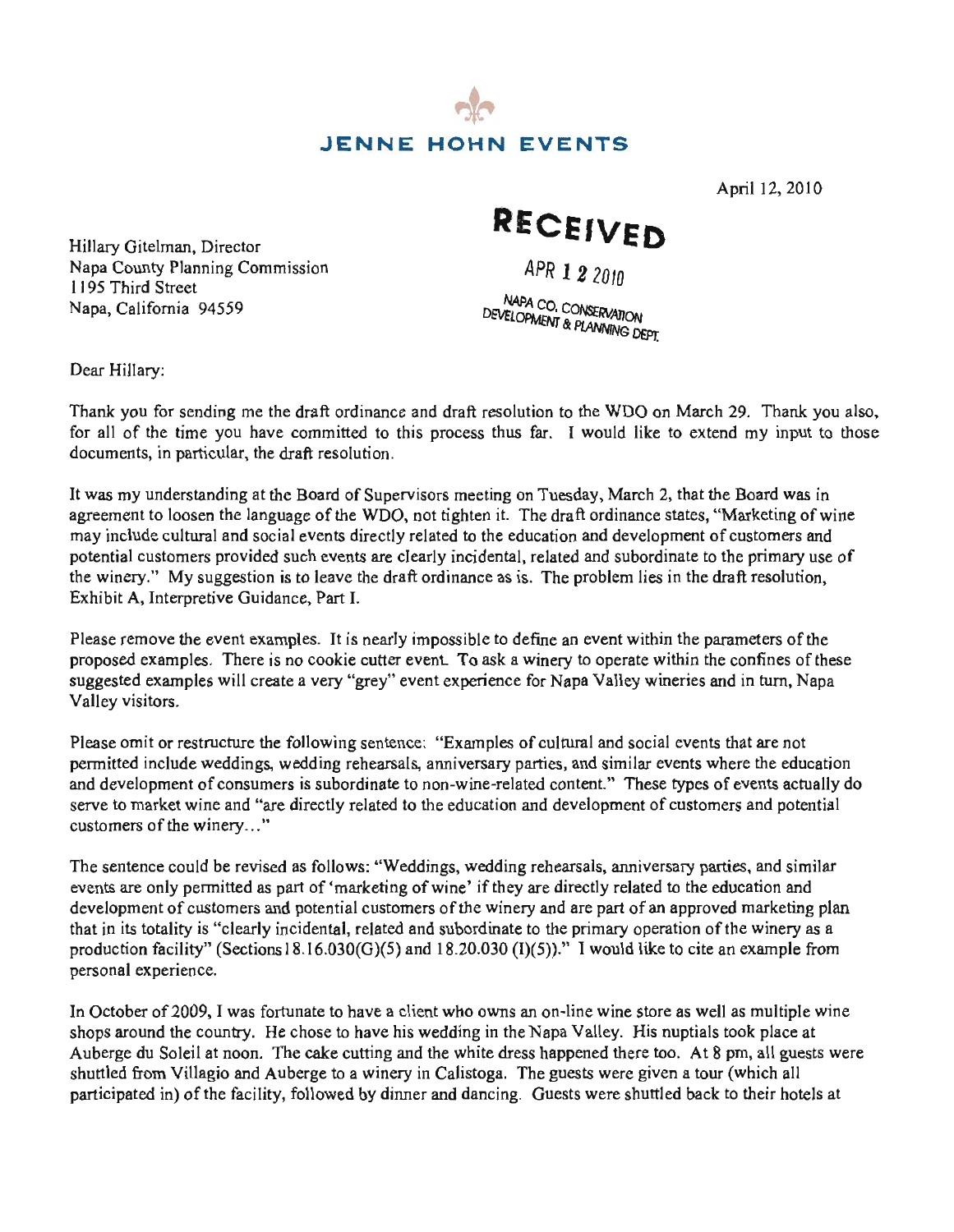non- winery related staff meetings, conferences, shareholder meetings, and similar events where the education and development of consumers is subordinate to non-wine-related content." There are nearly 500 non-profit agencies in Napa County. Occasionally, a non-profit agency needs a place to host a business meeting and a winery will open their doors to do so. Where will these organizations go now?

evening's end after an unforgettable experience. The winery sold wine for the party, to the guests (wine and wine club memberships), and the client's relationship with the winery was strengthened. The Napa Valley brand was strengthened. Without types of events like these to support it, the winery could cease to act as a production facility at all.

Please also consider removing the following: "Examples of business events that are not permitted include nonwinery related staff meetings, conferences, shareholder meetings, and similar events where the education and development of consumers is subordinate to non-wine-related content." There are nearly 500 non-profit agencies in Napa County. Occasionally, a non-profit agency needs a place to host a business meeting and a

o<br>ima i the in .cus<br>half where win sheet organizations go now.<br>
back of the Way is to be in the Napa Valley. Most of these travelers will spen Iraw is to be in the Napa Valley. Most of these travelers will spen<br>s can do in relation to business travelers? The Destination Counc they. Most of these travelers will spess travelers? The Destination Counc to be able to sell more than just room nights at hotel properties.

iscussions. As le<br>es ourses, battoon companies, audio visual companies, bakenes,<br>e allow this industry to continue to serve and flourish in our own  $A$ <br> $T$ annually." Please hear our voices now.<br>btel properties, wineries, event management companies, event planners, caterers, photographers, florists, transportation companies, music booking agencies, in the so what wind in the matrix what we had a so when the properties can do in relation to business the Destination council of the Destination Council of the Destination Council of the Destination Council of the Destinat more the process of the control of the state of the speaking coundation's Hospitality Tourism Award, I am speaking contract the traction of the speaking ity Tourism Award, I am speaking on<br>a seat at the table in these discussion<br>remploys 17,500 people in Napa Cor anies, event planners, caterers, photographers, florists, transportation companies, music booking<br>ants, makeup artists, salons, spas, golf courses, balloon companies, audio visual companies, bak Chamber<br>Chamber<br>Chamber S. Business travelers<br>Sost of these travelers weres? The Destination<br>ism Award, I am speak<br>at the table in these different in the table in these differences.<br>S. 17,500 people in Napple.<br>P. P. Please hear our volume of the Interest of the Napa Vallation to busines<br>
el properties.<br>
tion's Hospitali<br>
bly never given<br>
erving industry<br>
is \$125 million a<br>
omposed of: hot<br>
s, florists, transp<br>
s, balloon comp<br>
w this industry t<br>
uplicated. Eight<br> congr<br>it<br>y j backyard. JENNE<br>Leta<br>La

sing vineries, people are losing their jobs at an exponential rate. A bad economy has hurt our local tourism-base<br>vulation. While the economy is now in a state of re-build, we must find a way to compete on an internation  $\frac{1}{\sqrt{2}}$ arted as something simple has become complicated. Eight months later, event departments are closi<br>ries, people are losing their jobs at an exponential rate. A bad economy has hurt our local tourism-b internati<br>irketing<br>iing evel en<br>Foundation<br>Touch  $s$  – not commercial industry in the Ag Preserve – but simply, a loosened definition of a matin a winery must operate within the confines of their current permit structure. t r<br>ba<br>תכ  $\sin A$  a winery must operate within the confines of their current points. e o,<br>I.<br>T .<br>A  $\ddot{d}$  $\overline{\mathbf{s}}$ lt<br>a level and maintain the prestige of the Napa Valley brand. That competition includes re-defining marketing e<br>

Thank you for your consideration of my input. 5 9594.

Sincerely,<br>Jenne Hohn a<br>LC

> POST OFFICE BOX 6513 NAPA. CALIFORNIA 94581 707 337 3490. PHONE + 707 253 9594. FAX JENNEGHOHNEVENTS COM & WWW HOHNEVENTS COM

#### $-2-$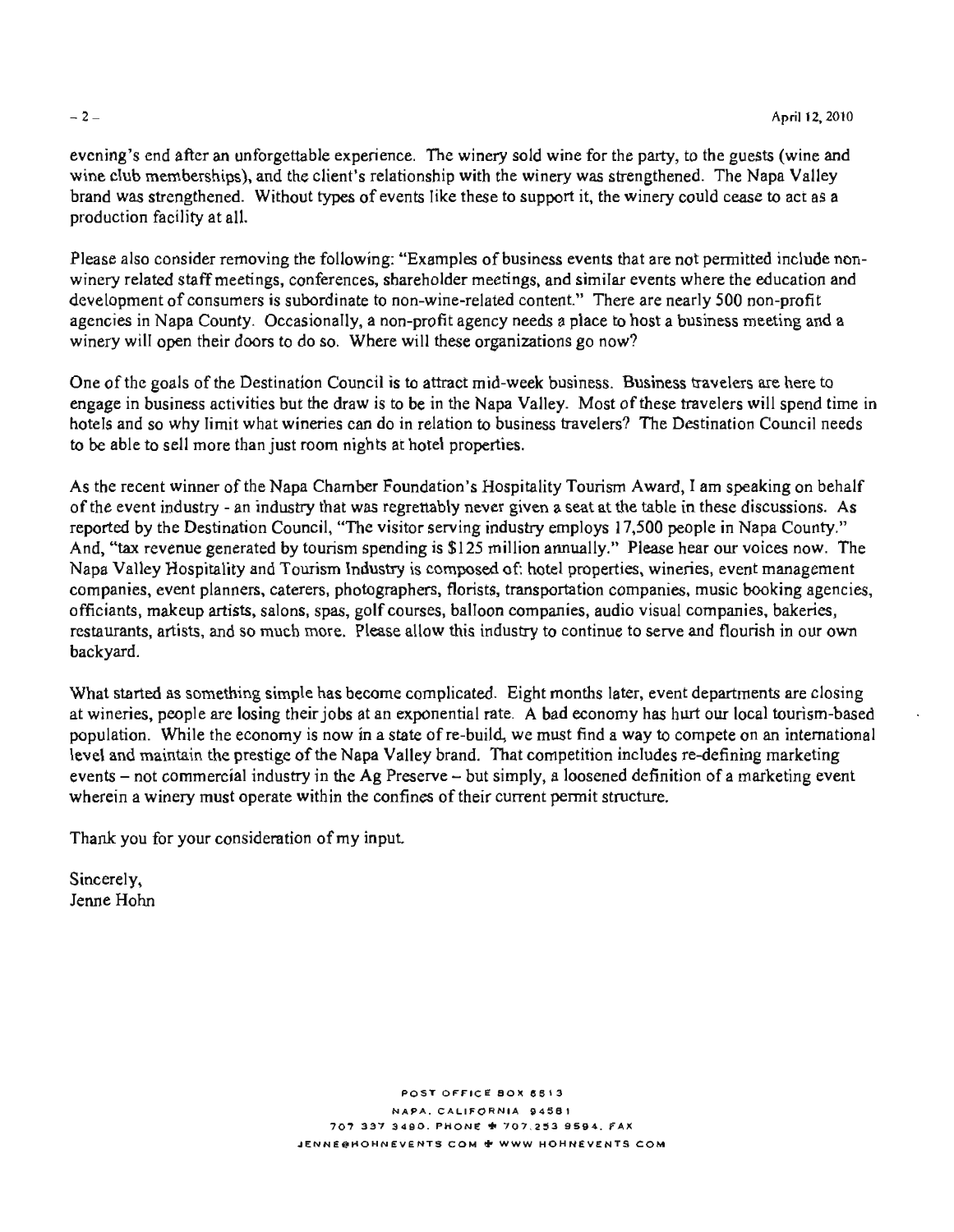# OF CALISTOGA

Diane Dillon, Chair of the Board

1195 Third Street, Suite 310

Napa County Board of Supervisors Napa County Administration Building

1232 Washington Street . Calistoga, CA 94515 707.942.2800



يتلك

April 8, 2010

Napa, CA 94559

APR 1 2 2010

**NAPA CO. CONSERVATION DEVELOPMENT & PLANNING DEPT.** 

posed Amendments to the Napa County Winery Definition Ordinan<br>onorable Chair and Board of Supervisors: )rı<br>İ

a<br>Ip the Na<br>ard of S inter<br>C<br>C er<br>d onorable Ch e<br>S d<br>D ur<br>P e:<br>ea

n<br>tic .<br>J Cit<sub>)</sub><br>ery sto<br>\ ali<br>/'s Frequences<br>
Napa window the policies to the County<br>
Napa window the County of the County<br>
County of the County of the County of the County of the County of the County<br>
The County of the County of the County of the County o Count<br>C  $\overline{\mathbf{C}}$ the following changes |<br>ว<br>าg pr<br>ha<br>ha i was expressed at the<br>ding pending amendme<br>iO), including the followin er<br>bl<br>t t<br>30<br>ss ing ti EX<br>Shi<br>Se m<br>Ma<br>I ታ<br>ነር บ<br>in<br>าa rk<br>as<br>d

- ea<br>in<br>ra<br>nio ges.<br>implementing consensus-base on<br>or<br>g\_r n<br>Developm dir<br>ma<br>eta sens<br>ner si<br>ems  $1<sub>1</sub>$ a<br>f<br>F implementing<br>ig of wine" and to Development or a<br>clarification to the defin<br>Napa County code per<br>wine pairings: ections<br>and food<br>mmissic ion to the definition of "marketing of wine" and to<br>bunty code permitting retail sales of wine-relater<br>rings;<br>ment, of .a. draft, resolution, articulating, Plant re<br>Re<br>Re o<br>cl a<sup>.</sup><br>Ia Bolitens and 1000<br>Ining Commissic
- Napa County code permi<br>wine pairings;<br>Development of a draf<br>policies related to busines wire-re<br>ating 1<br>matters would be a state of the state of the state of the state of the state of the state of the state of the state of o<br>ig  $2<sub>1</sub>$ draft resolu<br>siness events<br>raft ordinan<mark>c</mark> of
- $\frac{1}{2}$ ot the following<br>stings events and other matters<br>
dinance permitting tours<br>
internal and the set of the permitting of the set of the set of the set of the set of the set of the set of the set of the set of the set of the set of the set of the set related to busines<br>ment of a draft c<br>nent. m<br>g id<br>s 3. oا<br>ht<br>ما is

April 1996<br>April 1997 Section of the marketing School<br>Toping April 1998 Amendments<br>April 1998 lene Gallina, Calistoga's Planning & Building Director is in receipt<br>hty's draft Winery-related Zoning Ordinance Amendments, Associative Guidance Resolution, and Draft Negative Declaration and  $\frac{1}{2}$ r transmittal to the Napa County Planning Commissic<br>prs.<br>he City Council has directed me to forward our initial col s draft Winery-related Zoning Ordinance Amendments, As<br>tive Guidance Resolution, and Draft Negative Declaration .<br>BC<br>Dis ime<br>ech<br>d<br>d<br>d imission on<br>.pril 20, 2011<br>inty Plannin and c<br>21<br>nr a<br>iga<br>il to<br>to n<br>Ul<br>N ir<br>Dil<br>Ja Co<br>e<br>is n,<br>r<br>ty |<br>|<br>Col<br>C e Calistoga C<br>ז transmittal t<br>כוכו a recommendation to<br>uently to the Calistoga<br>nt letter for transmitta<br>of Sunervisors ient.<br>ia, Calistoga .<br>م p<br>ie<br>'s Board of Supervisors. o<br>ba<br>busi

<sup>e</sup> eantime, the City Council has directed me to forward our initial led with the proposed changes to the County's Winery I<br>ce. pu<br>V<br>a h<br>cł se<br>.. Commission<br>Commission<br>Commission Ordinance. r<br>ai<br>ai

s time, the City of Calistoga is opposed to any changes to the V<br>tion Ordinance that would expand winery business activities fo he<br>:s ance.<br>s\_time, the City of Calistoga is opposed to any chan Commission<br>Commission is<br>X| C<br>nc e<br><sub>1a</sub>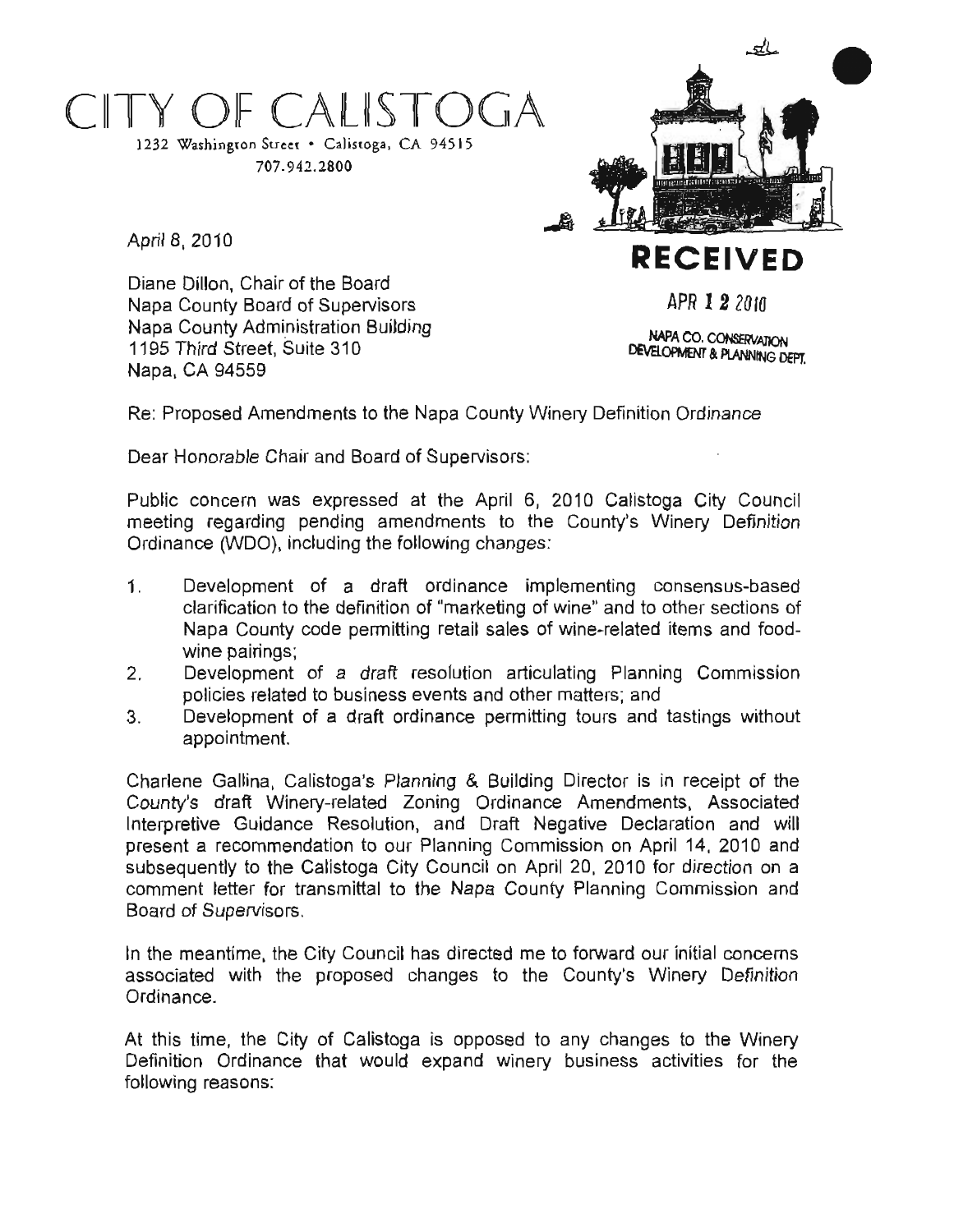Napa County Board of Supervisors Winery Definition Ordinance Proposal April 8, 2010 Page 2 of 2

- The cities and the County have agreed through mutually supportative General Plans that development belongs in the cities and the primary purpose of the unincorporated area is for agriculture.
- . Increased business activities in the unincorporated area may impact or compete with businesses in the cities, specifically the lodging and restaurant industry.
- Increased business activities in the unincorporated area will create jobs and increase pressure for housing, particularly affordable housing.
- Increased business activities in the County's Ag Preserve can have negative impacts on the long term viability of agriculture.

er Napa Valley communities, we  $\mathbf{f}$ r<br>S w<br>io<br>pre ommunitie<br>delay any<br>ussions wi our a<br>P C. an<br>...  $\frac{1}{2}$ Hillary Externe<br>City me a

our

hesitate  $\overline{c}$ ii if<br>if at (707) 942<br><sup>pu</sup> very much<br> gy<br>C Christopher<br>Ve y<br>y ct<br>an ti<br>ta Gallina,

Sincerely,

Jemes C. M. PC Planning

∕James C. McCann City Manager

.<br>Si missi<br>xecu CC: er<br>C ט<br>זר Christopher Cahill, Planner City Council **Planning Commission** Chris Canning, Calistoga Chamber of Commerce Charlene Gallina, Planning & Building Director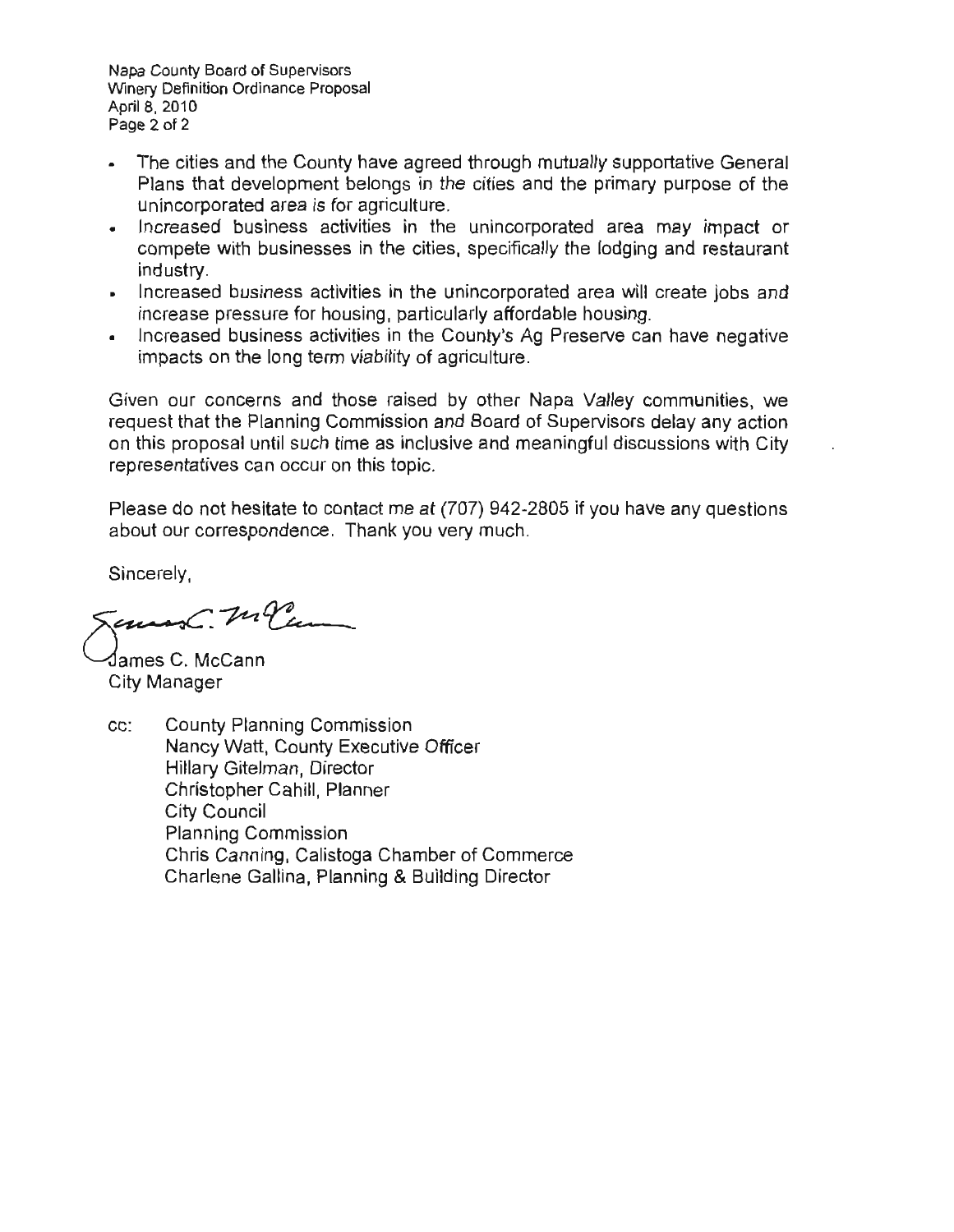From: Gitelman, Hillary Sent: Tuesday, March 30, 2010 8:10 AM To: Cahill, Christopher Subject: Fw: WDO

Sent from my BlackBerry

From: George Caloyannidis [mailto:gecalo@comcast.net] Sent: Sunday, March 28, 2010 4:17 PM To: CDP Subject: Fw: WDO

Dear Ms Gitelman:

For your Information.

ne Council. I am a member of the non-profit<br>Group.<br>I discriming the non-profit Calistope Vitality Group. ing<br>D Gitelman: d with the Ca<br>ittee, all ann d<br>ami<br>ali the Calis<br>all appro y Group. Vitality Group.<br>iip<mark>s highlighte</mark>d economic attachment and missing from the input. I am sending a signed copy through the mail.

George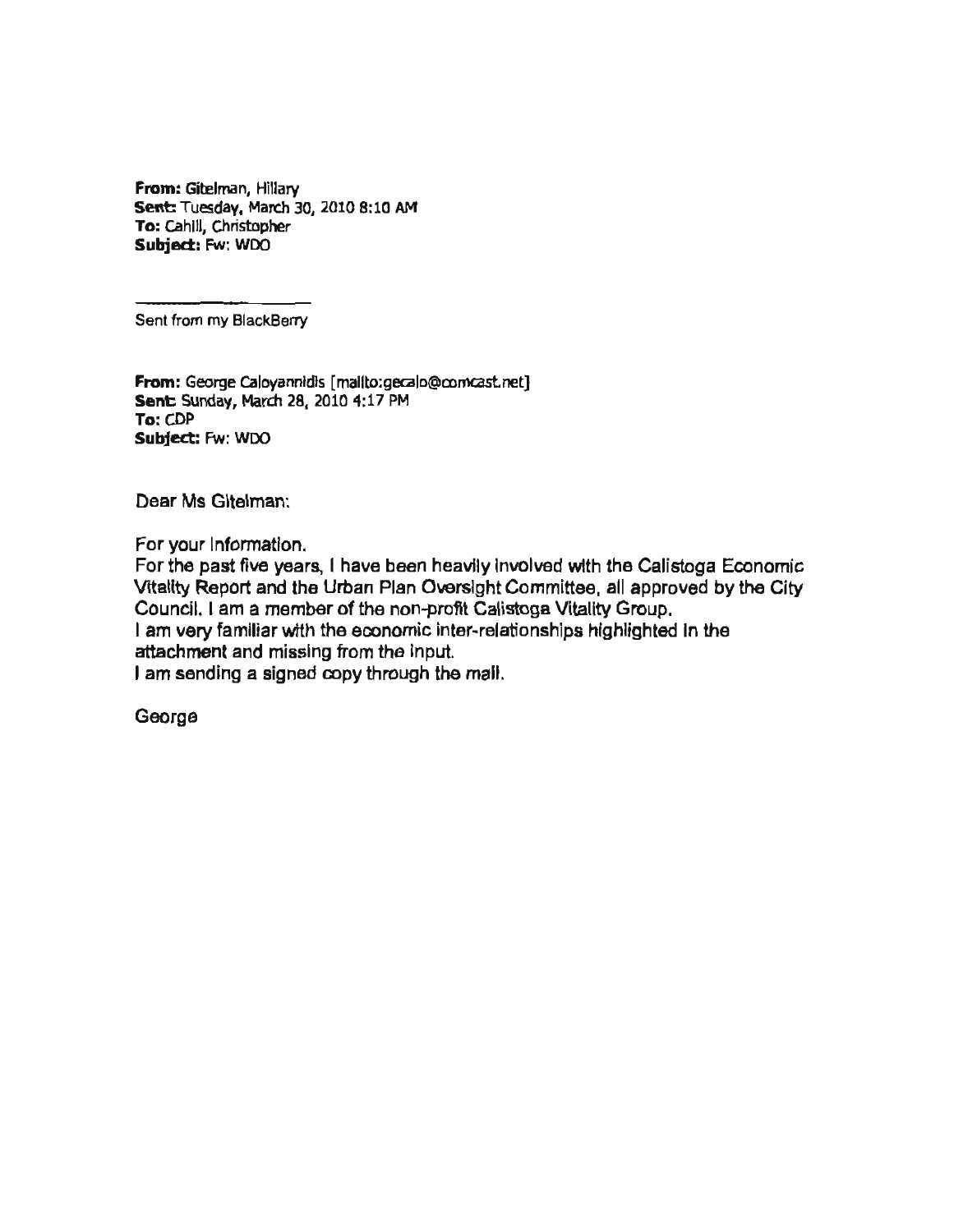**RECEIVED** 

March 28, 2010

MAR 3 0 2010

NAPA CO. CONSERVATION

DEVELOPMENT & PLANNING DEPT.

George Caloyannidis 2202 Diamond Mountain Road Calistopa, CA 94515

Ms. Diane Dillon, Chair Napa County Board of Supervisors 1195 Third Street, Suite 310 Napa, CA 94559

RE: Proposed Changes in the Winery Definition Ordinance (WDO)

Dear Chairwornan Dillon:

have they to add valid concerns which have alread viduals. raised ha<br>. m<br>ex high<br>hig rather reviewed the entire file and I will not<br>been raised by the various groups or individu ril<br>NG nd I<br>... I have reviewed the entire indi<br>End<br>C he<br>e v<br>co d<br>t<br>al iv<br>n<br>m

reviewe<br>Protest<br>Protest<br>Protest<br>Protest<br>Protest<br>Protest<br>Protest<br>Protest<br>Protest<br>Protest<br>Protest<br>Protest<br>Protest<br>Protest<br>Protest<br>Protest<br>Protest<br>Protest<br>Protest<br>Protest<br>Protest<br>Protest<br>Protest<br>Protest<br>Protest<br>Protest<br> they add any degree of clarity in the way the additional contemplated commercial<br>activities will be evaluated as to their effectiveness, let alone in the mechanism by which<br>they can be enforced. While it would seem imperat the mechanism by which<br>to have an enforcement<br>inforcement personnel a ply allow the fo no therine Philippakis and Jeffrey Redding, no<br>way the additional contemplated comme<br>fectiveness, let alone in the mechanism by w From an overall point of view, I do not believe that the proposed changes add<br>concerns, especially those raised by Katherine Philippakis and Jeffrey Redding,<br>they add any degree of clarity in the way the additional contemp forced. While it would seem imperative to have an enfor<br>ace before adding activities, the lack of enforcement persor<br>his Ann Battuelo is of great concern. We can not simply allow e and I will not try to add valid concerns which<br>youps or individuals.<br>ew, I do not believe that the proposed charaised by Katherine Philippakis and Jeffrey F hء:<br>er m<br>ne<br>.v elo is of great concern. We can not sin lease to their effectiveness, let a<br>i. While it would seem imperibe<br>fore adding activities, the lack na<br>lip<br>L iden<br>1<br>Fied unsubstantiated<br>it is the control<br>that the This expectative this called by A<br>y add any degree of clarity in the will be evaluated as to their e ec<br>N<br>i I<br>Ibu<br>Dy nism in place before a<br>ghted by Lois Ann Batti<br>ng the chicken pen. n. alu<br>ce<br>E<br>A and and design the control of the control of the control of the control of the control of the control of the control of the control of the control of the control of the control of the control of the control of the control y can be enfo where the Further goals in the Further<br>integrating the chief by<br>P ں<br>. ex<br>م ng ti ngni<br><mark>zuar</mark>c

nc<br>. or do take the opportunity to add important concerns which have<br>master for contemplating shanges in the WDO is not assumed.  $\alpha$  is which if<br>) is not prom rh<br>m h<br>. e<br>LS ke  $\frac{1}{1}$ derstander wever, I would<br>been address<br>eerns that the being , ]<br>ad not it Hd<br>ye<br>z

 $\cdot$ <sup>t</sup> ue<br>^ having identified specific failures in any of its current provisions to perform as intendent<br>but rather by the unsubstantiated notion that changes would help wineries in the A<br>Desegns and the Name Mallou accessory in speci ther by the unsubstantiated notion that changes would help winenes in the A<br>we and the Napa Valley economy in general, during the current, temporar<br>urn in the economy. No supporting data or economic studies have been prese valid the Philippan<br>valid the Philippania<br>reduced the Philippania ie<br>te<br>.et ic impetus for contemplating changes in the WDO is not prompetific failures in any of its current provisions to perform as in asubstantiated notion that changes would help wineries in n<br>a e<br>in<br>a 1 e<br>of<br>ine<br>ire ave rather been accepted<br>fundamental changes in im<br>per<br>peratives l, during the ather been according or contemplating changes in the V<br>es in any of its current provision. l<br>concern.<br>co im<br>ge a<br>co<br>che<br>che ger<br>E y<br>ak n for action as they should. The This is not enough reason to n well and exactly as intended. Isubstantiance not ra<br>ti<br>io: as performed well and exactly as intentions income the proposed changes will not inc the economy. No suppo<br>ion for action as they she<br>e. This is not enough res rundamental<br>amental m<br>îe help yet been addri<br>It seems that t<br>having identij ther by<br>ve and to to lei<br>Ta<br>a i unda<br>e val<br>rforn business<br>Business<br>Business

proposed the notice. concerns has performed well and<br>Since the proposed chow rs<br>et<br>et y<br>ofi<br>nt lr<br>nd ease the c<br>K Increase the number of visitors already massince wineries will not be allowed to profit by understand how this would help their balance th<br>du<br>mr proposed on mechanism<br>internet<br>he ies will not be allowed to profit by the new<br>how this would help their balance sheet. I<br>ard time disposing their inventories or the er<br>is iV. nd smce wineries will not be allowed to profit by<br>the understand how this would help their balance<br>are having a hard time disposing their inventories<br>being fulfilled, they need to provide substantia rti<br>Si vur<br>sd<br>thion<br>ha n<br>x<br>v iven<br>in<br>index<br>in exents, ine that these<br>itation quotas in temp<br>assu<br>r vis ire hij<br>eing<br>rot have the disposing their inventories or the<br>ed, they need to provide substantiating data<br>ubstantiate exactly how the proposed change<br>to say that business meetings at the winerie n<br>m<br>Dé en<br>de<br>de isitation quotas eur<br>poet<br>cro heir visitation quotas<br>which they have not. I minied, they need to provide substantiating<br>ad to substantiate exactly how the proposed c<br>mough to say that business meetings at the w<br>s shown that business meetings do increase s tem<br>up<br>teo ich they have not. Further they need to substantiate exactly how the proposed change<br>I help achieve this goal. It is not enough to say that business meetings at the winerie<br>I increase sales. And if indeed it is shown that will help achieve this goal. It is not enough to say that business meetings at the w<br>will increase sales. And if indeed it is shown that business meetings do increase s belong. This is the European model, which some have evoked.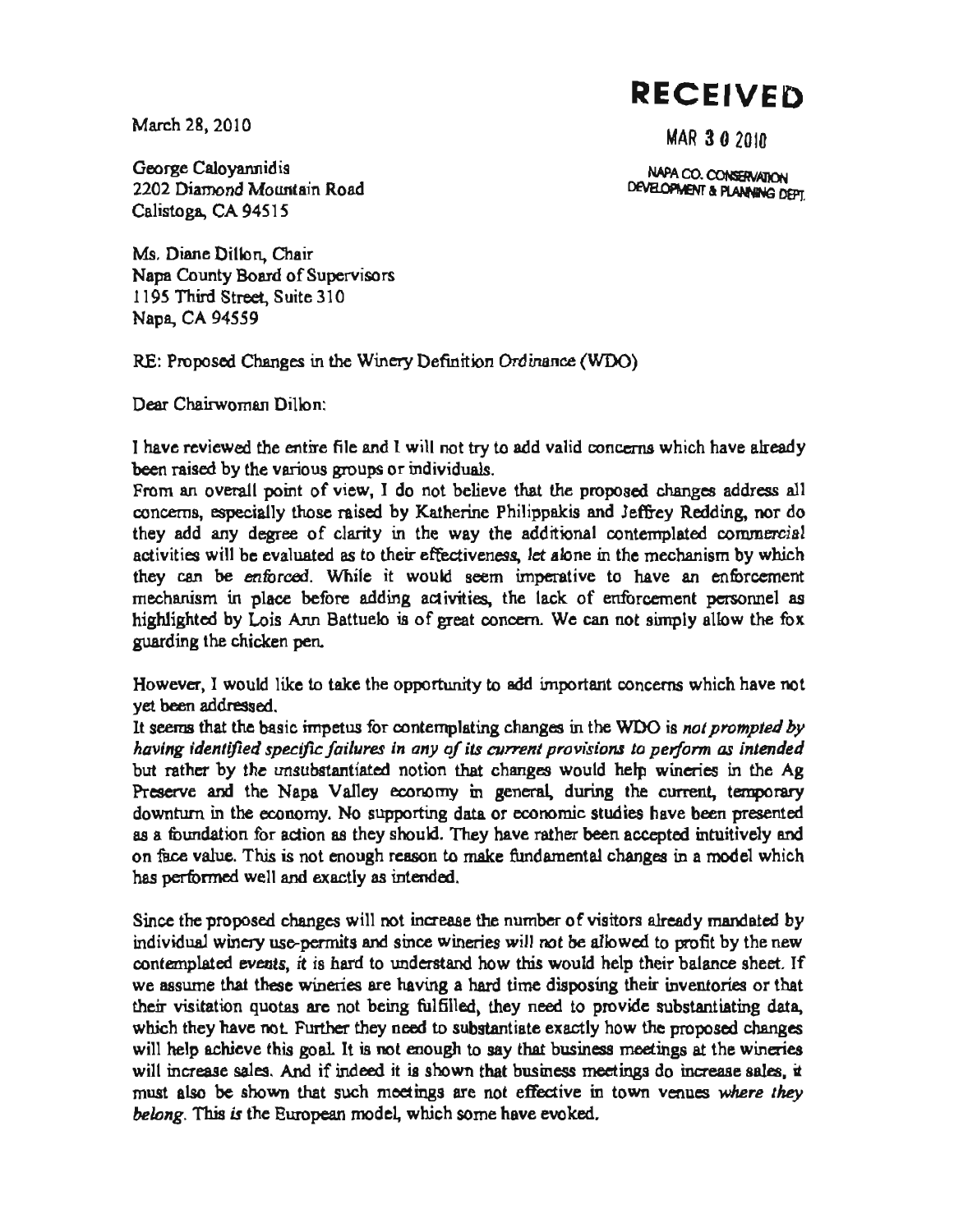The Board must also consider the fact that it is entirely possible that the Napa Valley may have reached a saturation point in its number of wineries. We must always remember that each additional winery comes at a heavy environmental cost and that there is no study which proves that additional wineries in the Ag Preserve, increase overall sales or enhance the general Napa Valley economy to justify that cost. Propping up struggling wineries by changing the model, will only encourage new ones and increase the chances of massive future failures

The Board must also consider one more significant relationship which has yet to be acknowledged.

As empty stores indicate, businesses in the city of Napa and the towns in the upper Valley are suffering as well. Any commercial activity, from conferences, meetings, weddings, wine and food pairings and sales of any items whatsoever drain away the lifeblood of businesses in these towns. It also negatively impacts the ability of towns to Isting venues or plan and build new ones under a viable business model. The stoga for example would like to be able to build an event center, would like to be able to build an event center, would like to be able to build a prove existing venues or plan and build new on<br>y of Calistoga for example would like to be able<br>able to develop a sustainable business model for<br>ich are able to provide private rooms where an<br>lattract resorts where large m n<br>vo<br>et<br>m ild<br>e t<br>ls<br>ls es<br>to<br>v a viable business model.<br>an event center, would lil<br>s in its park have restaur iable<br>event<br>n its t business model. The<br>center, would like to<br>park, have restaurants<br>stings can take place sir<br>nt:<br>gs<br>e. es<br>T,<br>C2<br>-ur<br>Ild the siness model for weddings in its prooms where small business me stauran<br>ake plaa<br>iding th -<br>0<br>CCC<br>2-2 ness<br>in tak<br>ude to 1 take place<br>en wineries,<br>roviding the ich are able to provide private rooms where small but<br>I attract resorts where large meetings and conferences<br>preasingly encroach on such economic activity, they pre<br>rresponding accommodations. resorts where large meetings and conferences can take place. When w<br>y encroach on such economic activity, they preclude towns from providing<br>accommodations. for any conferences can<br>find activity, they prechability is the many en<br>Li<br>rie owners Board corresponding accommodations.

 $\frac{1}{2}$ or y one less meal and book sold at a<br>vn experiences. The Napa Valley<br>he ultimate losers.  $\mathfrak{h}$ ore wineries, especiali<br>trage short visits whic encourage short visits which<br>encourage short visits which<br>is time to realize that even where on the main hand come<br>over more remote ones. It is time to realize that even w<br>at<br>lle es<br>W<br>C private<br>private rooms ol<br>Va on time wine wine wine. e<br>dec ro<br>براہ<br>re to<br>},<br>}, by is ti<br>less<br>perie n unpoverished town experie<br>s in particular - are the ultimate ov<br>eri<br>. . wisks to wir<br>hore remote of<br>at a winery is any wine book sold - at a winery is rom<br>resti<mark>s</mark><br>sto d<br>- 1<br>C . Un<br>nit <mark>v</mark><br>r mo er<br>di<br>nt served - or any wine book so<br>store, ultimately resulting in<br>my as a whole – and wineries Sting towns is<br>in the Ag Pr<br>ase traffic and<br>ut allowing fi pr<br>St<br>ir ی<br>at<br>CE: Te<br>Pr<br>10 --<br>Cal<br>vn

new to seek the mput of a much<br>the solid Commerce, City Councils<br>of to weigh in when increased d business owners need to be made aware and asked to weigh in when increased<br>mmercial activity at wineries is being contemplated before any changes in the WDO<br>e enacted because they are potentially severely impacted. unimate to sers.<br>pard to seek the input of a much n<br>di<br>di <u>weigh</u> w<br>Je unic<br>Union<br>Union made aware and asked to impacted. ihe<br>: B<br>usk<br>d cular - are<br>nt upon the<br>rious Char<br>ware and eh<br>a cumben<br><u>he Vari</u><br>ade aw  $\frac{V}{g}$ <br> $\frac{g}{g}$ <u>beit</u><br>tially<br>pthe y as a whole – and wineries<br>by as a whole – and wineries<br>ey Redding suggests, it is in<br>rcle than it currently has. 1 on<br>Ji<br>de

towns wind<br>the indicate of the same set<br>of the same set impact<br>denga<sub>r</sub> o<br>O asked eek mpaig<del>n</del><br>. before comprehensive input.

Sincerely,

George Caloyannidis, Architect, PhD

'alistoga<br><sub>'</sub>ga Vitality Grou G er<br>ity CC: Hilary Gitelman, Director Planning<br>James McCann, Calistoga City Manager Jack Gingles, Mayor City of Calistoga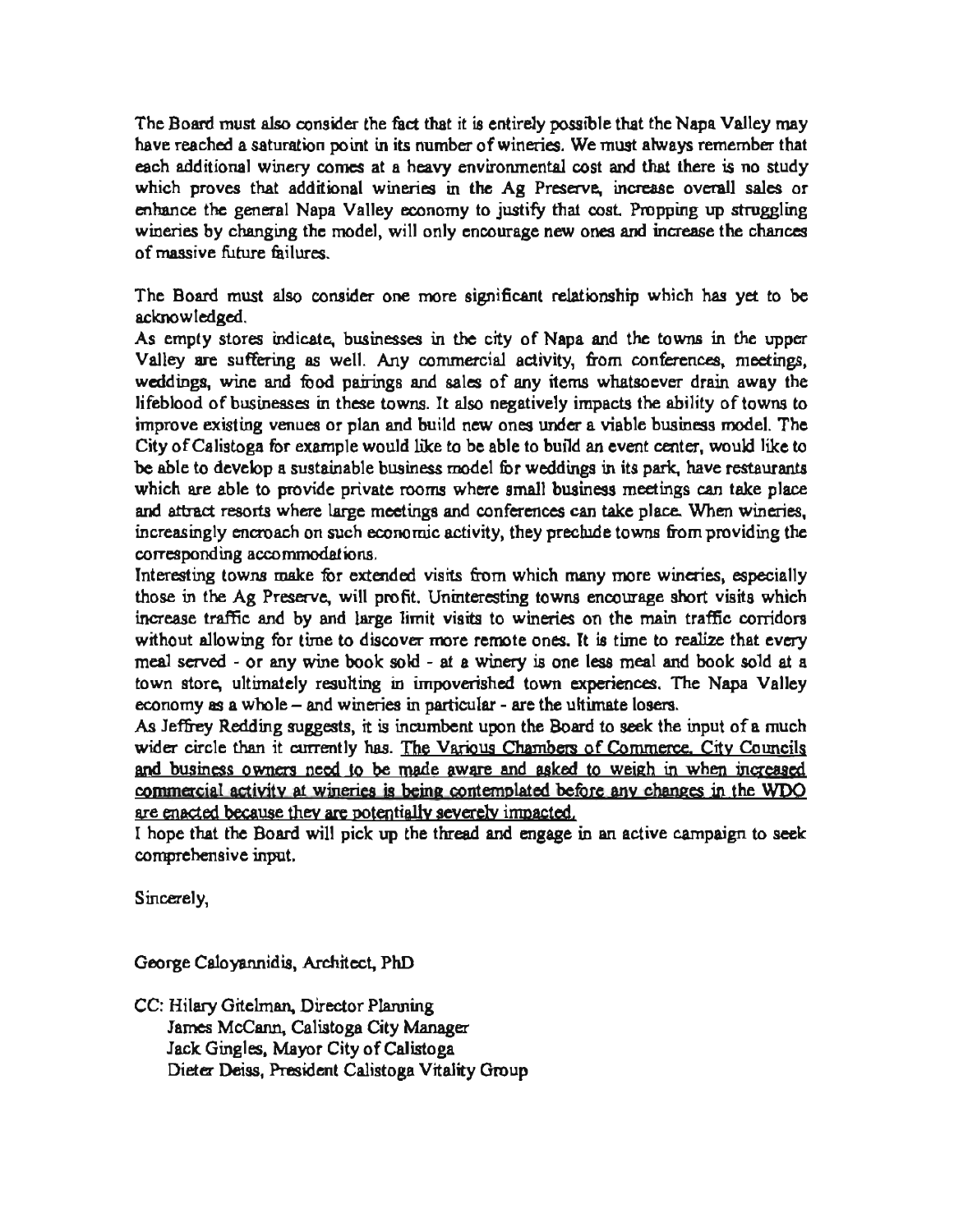### Cahill, Christopher

| From:                     | Gitelman, Hillary                                                                                                   |
|---------------------------|---------------------------------------------------------------------------------------------------------------------|
| Sent:                     | Tuesday, March 23, 2010 3:27 PM                                                                                     |
| To:                       | - Board of Supervisors; 'Bob Fiddaman'; 'Michael Basayne'; 'Tkscottco@aol.com'; 'Matthew Pope';<br>Heather Phillips |
| $Cc$ :                    | Watt, Nancy; Westmeyer, Robert; Tran, Minh; Anderson, Laura; Cahlll, Christopher; McDowell, John                    |
| Subject:                  | <b>WDO</b>                                                                                                          |
| Follow Up Flag: Follow up |                                                                                                                     |
| Flag Status:              | Red                                                                                                                 |
| All:                      |                                                                                                                     |

with the Board's direction on t<br>. ori<br>ie: hard's direction on the<br>have is consistent wite<br>. do the ordinance.

rc<br>itl ng through the issues in the<br>n on April 21, and to the Bo We've already heard some criticism of the interpretive stuff, and hopefully we'll be working through the issues in the  $s$  can be a matrix plane of  $s$  if  $\alpha$ distributed any questions.

Hillary

(Please do not "reply all.")